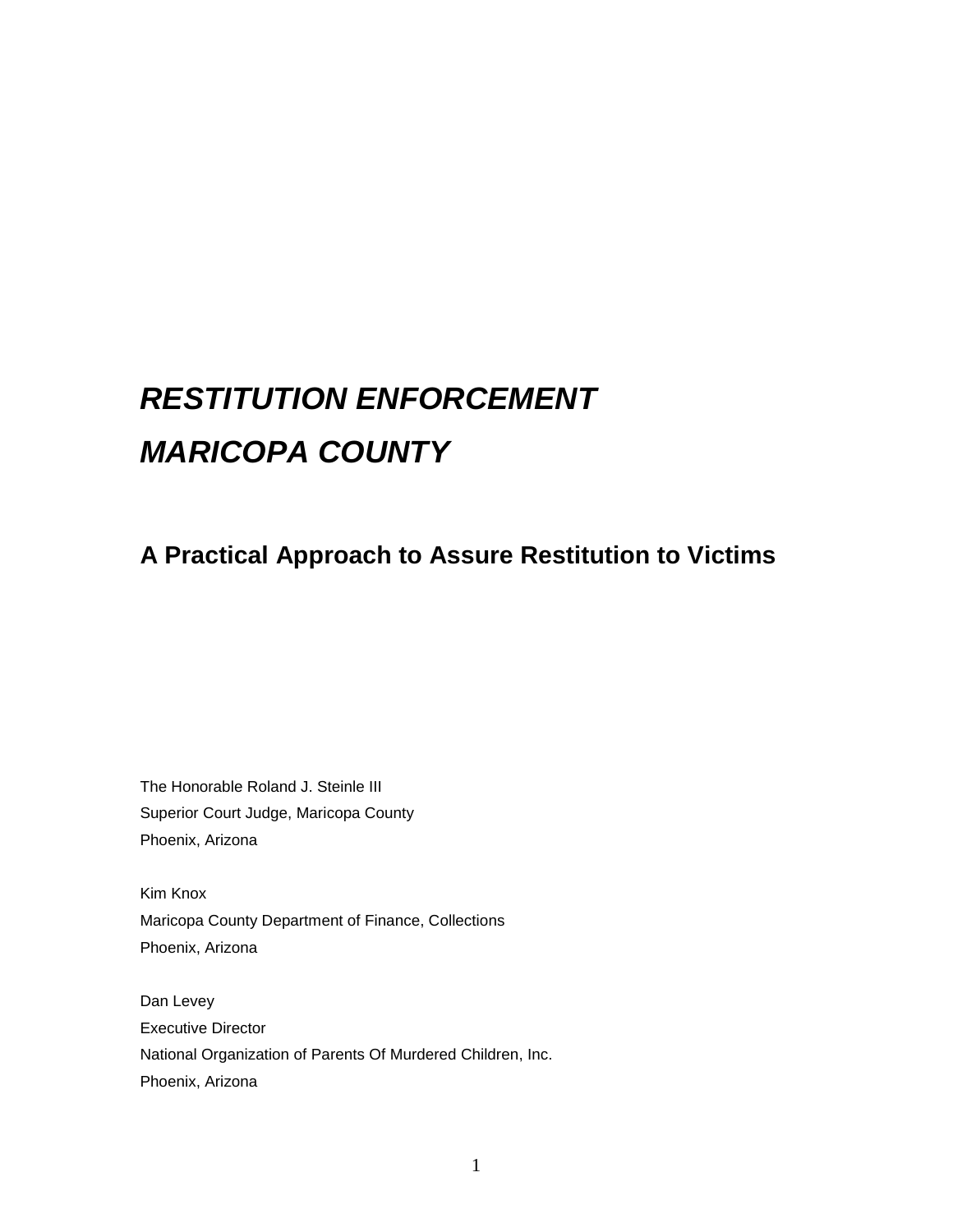## **I. THE IMPORTANCE OF RESTITUTION FOR VICTIMS OF CRIME**

As a victim of crime one learns that justice is not always as swift, severe, or certain as we learned in our civics class. Criminal and juvenile justice professionals, crime victims and victim service providers, and offenders and their advocates all share frustration about how restitution is ordered, collected, distributed, and monitored. While victims expect, very reasonably, that an order of restitution will be honored and collected upon, many justice system officials, adhering to the old saying, "you can't squeeze blood from a turnip," believe their program resources are better spent on other endeavors.

Most crime victims are very concerned about how they can recover from their economic loss suffered as a result of a crime. Victims' rights groups have long advocated that, at the very least, victims must be treated fairly. In 1998, the Department of Justice, Office for Victims of Crime (OVC) recommended (a) that victims be notified about the time and location of charging, pretrial hearings, plea negotiations, trial, and sentencing, (b) that they have the right to meaningful consultation regarding all important case decisions, (c) that they have the right to be heard in major court proceedings, (d) that they receive information about their rights in a form that they can understand, and (e) that orders of restitution should be mandatory.<sup>1</sup> The way crime victims are treated within the criminal justice system is of paramount importance and ensuring that the "system" does not forget about restitution after sentencing is of incredible value to victims. Restitution Court is one way that lets victims in Arizona know the right to "prompt

 $\overline{a}$ 

<sup>1</sup> (Office for Victims of Crime, Department of Justice (1998). *New directions from the field: Victims' rights and services for the 21st century*. Washington, DC: U.S. Department of Justice.)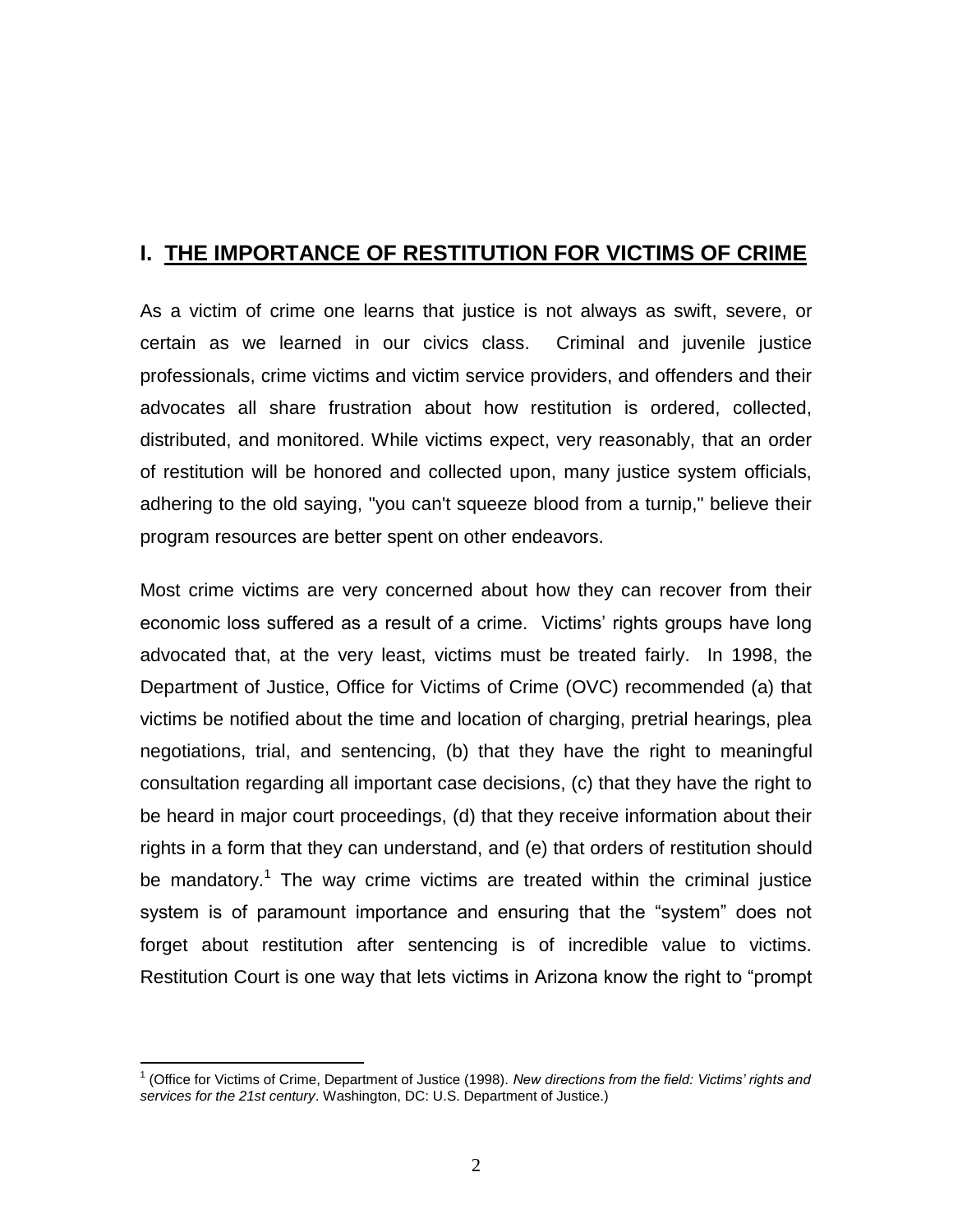restitution"<sup>2</sup> is more than just words written on paper and that the court plays a role not only in ordering restitution but in facilitating its collection.

Often criminal restitution is only thought of for victims of financial fraud, investment scams, or embezzlement; however, restitution is ordered in almost all types of crime, including homicide, sexual assault, domestic violence and other violent crimes. Restitution is a fundamental need of crime victims. Its importance for victims with respect to financial as well as psychological recovery from the aftermath of crime is paramount. However, restitution holds offenders accountable, and, when paid, helps offset the economic loss experienced by the victim who is left with medical bills, funeral costs and other expenses. In some cases a murder takes away the primary breadwinner, leaving no way to even pay rent.

Victims of financial crime often experience anger due to the betrayal of someone that they put their trust and judgment in, along with their lost investment. Victims can feel frustrated, depressed, guilty, embarrassed, and even develop health problems. Violent crime victims have real losses in terms of funeral expenses, travel to/from court, time off work, medical expenses, counseling, lost wages, etc. For some violent crime victims restitution may also be seen as "symbolic" as the loss of someone's life, dignity, safety, or physical injuries that can never be replaced. With restitution, the message is sent to the victim that the victim's loss is officially recognized by the court and that responsibility for that loss is squarely placed where it belongs: on the offender. It is also important for victims to have the Judge, the "gatekeeper" of justice, acknowledge and confirm that the economic loss faced by the victim did occur and that a judgment is ordered. However, it should not be minimized that restitution when paid does help offset the economic loss of paying for things like medical expenses, funeral cost, property damage, counseling and so forth.

 $\overline{a}$ 

 $2$  See Ariz. Const. art. 2, § 2.1(A)(8).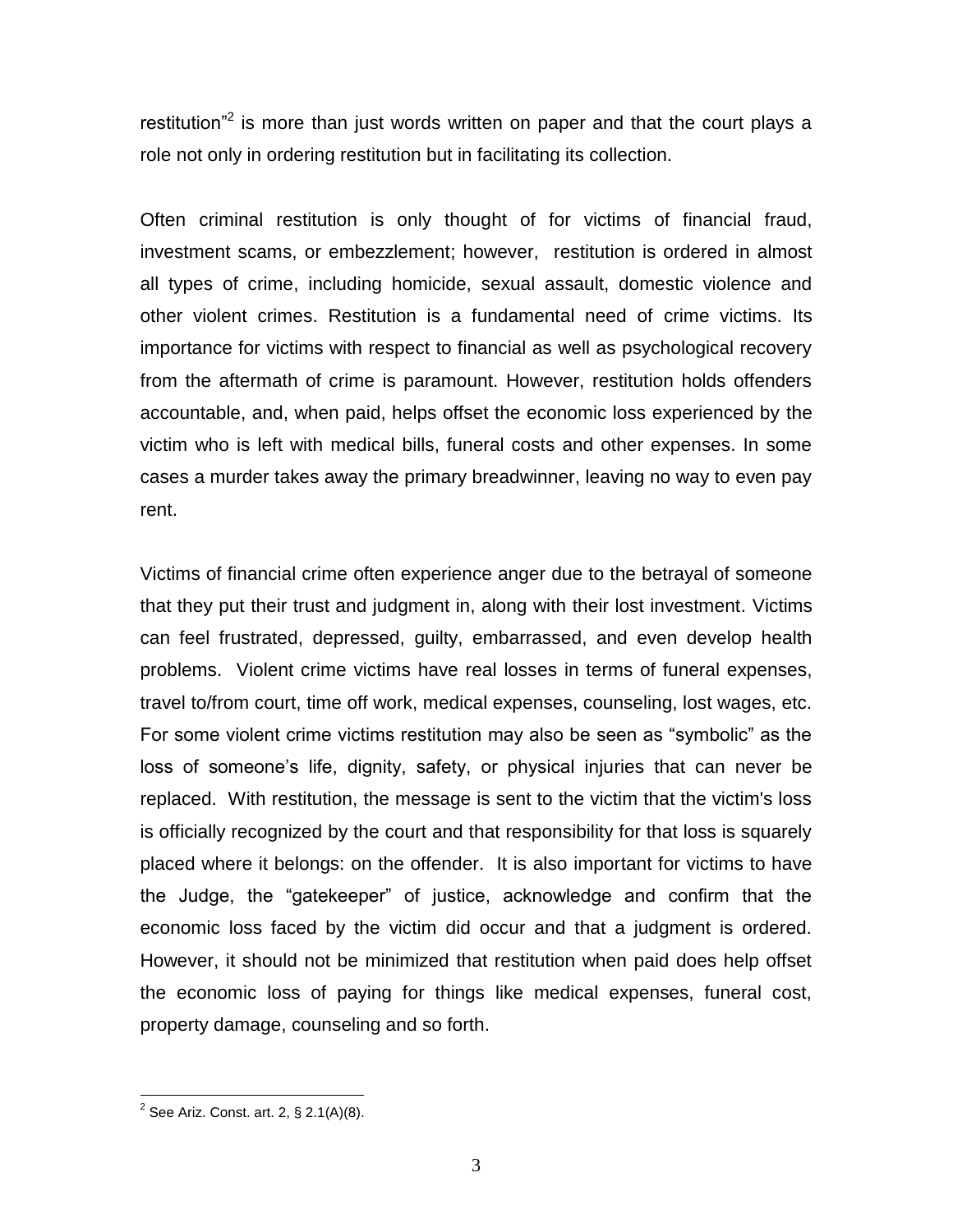Congress, in passing the federal Mandatory Victims Restitution Act of 1996<sup>3</sup>, intended to "ensure that the loss to crime victims is recognized, and that they receive the restitution that they are due" as well as "to ensure that the offender realizes the damage caused by the offense and pays the debt owed to the victim as well as to society."<sup>4</sup> Unfortunately, we need to do more and do it better and that is what restitution court does.

All criminal justice system partners must be accountable to one another and, most imperatively, to the crime victim. Issues that arise with offender nonpayment or late payment should be shared with the victim, within the confines of confidentiality. Communication needs to flow freely from and to the prosecutor, court and probation department. Restitution is an area where it is most inappropriate to "pass the buck." The concept of crime as an offence against the state, and it's attendant administration of justice, have resulted in a host of economic and psychological problems for crime victims, and most importantly in perceptions of injustice. The victim is the only person in the entire criminal justice system process that did not choose to be there, and the victim is the one with the most at stake. Victims should never be surprised by a system that is designed to provide them justice.

Additionally, restitution is important to crime victims because it assists victims in recovering economic losses that result from criminally injurious conduct. It is a vital part of the criminal justice system because it offers victims a sense of justice and holds offenders accountable for their crimes. Payment of restitution promotes the active participation of both offenders and victims in the justice process. It shifts the focus of justice system interventions and makes them victim-centered rather than offender-centered. Restitution is important mechanisms for helping offenders understand the full impact of their criminal behavior on their victims. Through restitution programs, offenders have

 3 Pub. L. 104–132, title II, subtitle A (§201 et seq.), 110 Stat. 1227 (1996). 4 S. Rpt. No.104-179, at 24 (1995).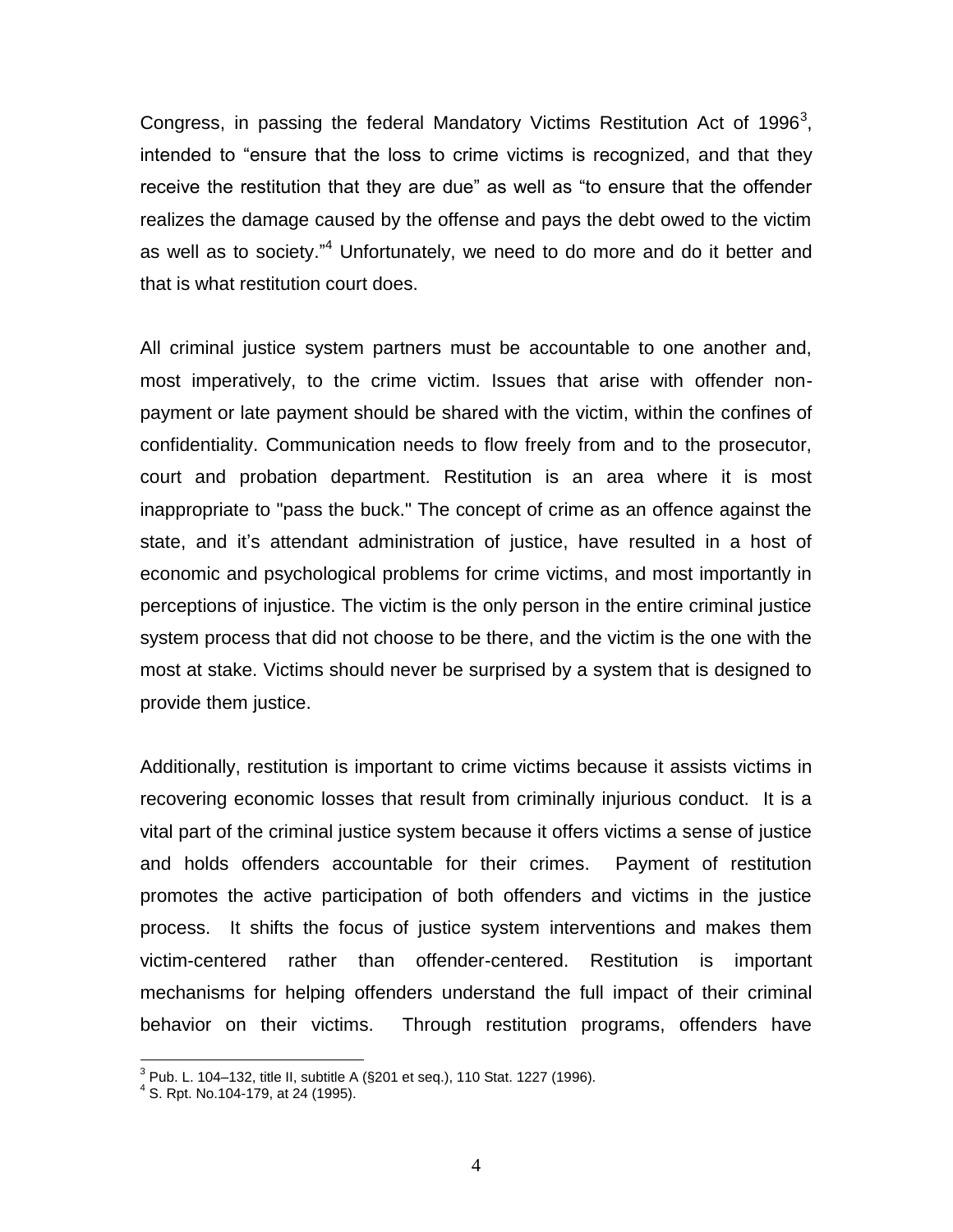opportunities to learn new social and vocational skills and therefore are better prepared to lead a pro-social lifestyle when they complete their period of supervision by the justice system. In the context of Restorative Justice, the work of offenders and justice personnel focuses on ameliorating the harm done to victims as a result of the offender's criminal behavior. The offender is accountable for restoring the victim and community as much as possible to their pre-offense condition. Restitution is a primary tool used for accomplishing this goal. Payment of restitution promotes the active participation of both offenders and victims in the justice process. Effective monitoring, enforcement and *collection* procedures are necessary, however, to accomplish all of these objectives.

Restitution no doubt is an important part of ensuring the perpetrator is held accountable and responsible and we must do a better job of collecting and enforcing restitution. As Steve Twist, a prominent victim's rights attorney said in his testimony in 2003 before the United States Senate in support of a crime victims' rights amendment, "Perhaps some would prefer it if crime victims just remained invisible. Perhaps we are so numbed by decades of crime and violence we simply choose to look away, to pass by on the other side of the road. But in America, when confronted with great injustice, great hope abides." Victims of crime hope that more programs like restitution court will be implemented throughout our great country so that victims are never invisible.

## **II. PROBATION FINANCIAL COMPLIANCE UNIT**

Maricopa County Adult Probation Department has a Financial Compliance Unit (FINCOM), which is composed of a sworn probation officer supervisor and a team of collectors. The team is composed of professionally trained personnel who attempt to collect delinquent court ordered obligations including restitution. Pursuant to a Supreme Court Administrative Order any probationer who is delinquent on his/her obligations more than sixty (60) days is referred to the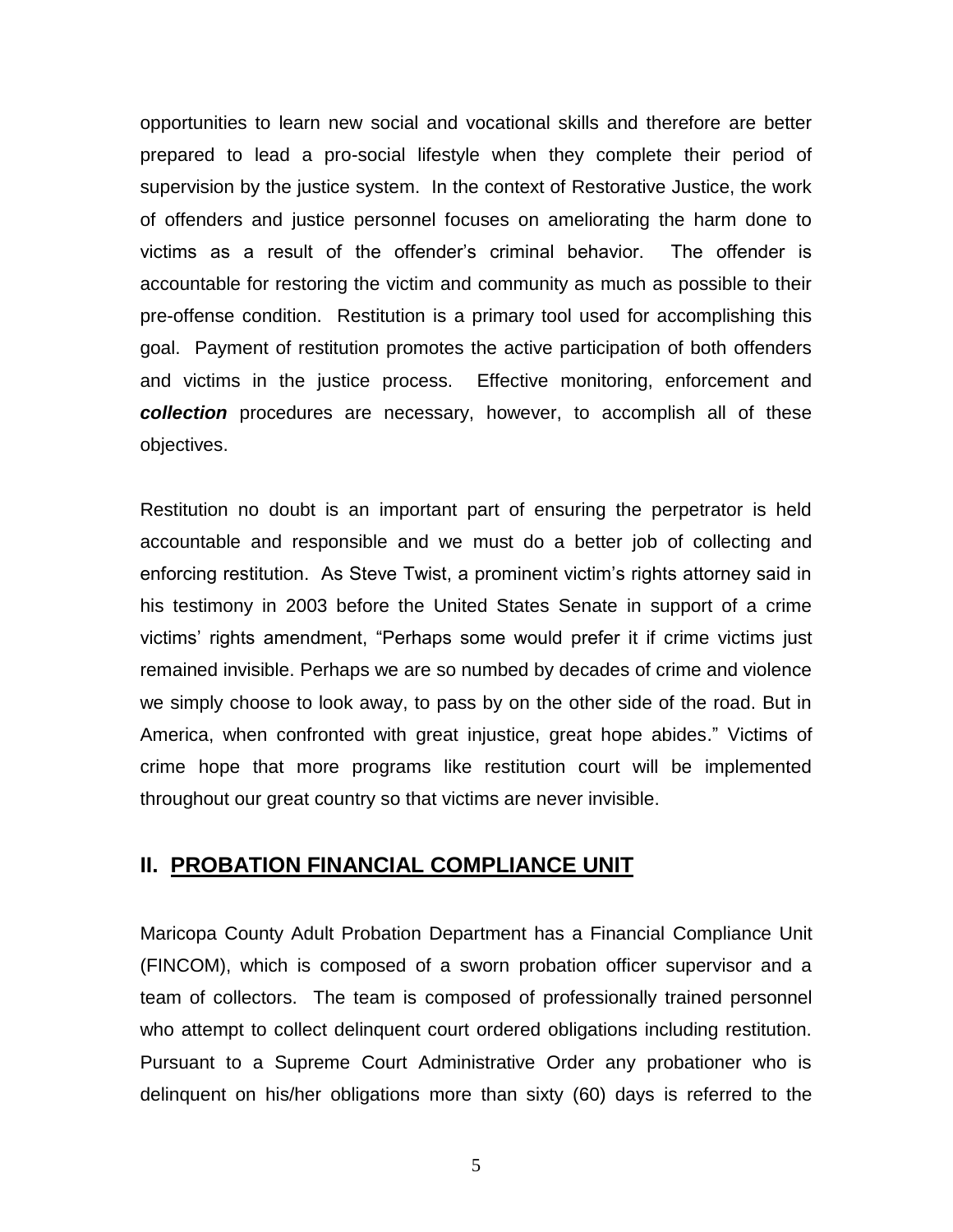financial compliance unit. The sentencing judge is notified by a memorandum which outlines the delinquency and causes as well as recommended remedial actions.

The Financial Compliance Unit uses the same techniques to remedy the delinquencies as are used by commercial bill collection agencies. If the delinquencies are not resolved within the next sixty (60) to ninety (90) days the matter is referred to the Superior Court for enforcement.

## **III. RESTITUTION COURT**

#### ARS 13-810 provides:

B. In addition to any other remedy provided by law, including a writ of execution or other civil enforcement, if a defendant who is ordered to pay restitution defaults in the payment of the restitution or of any installment as ordered, the clerk of the court that imposed the restitution shall notify the prosecutor and the sentencing court on a monthly basis. *The court, on motion of the prosecuting attorney, on petition of any person entitled to restitution pursuant to a court order or on its own motion, shall require the defendant to show cause why the defendant's default should not be treated as contempt* and may issue a summons or a warrant of arrest for the defendant's appearance.

The cases are prescreened by the Adult Probation/Financial Compliance Unit. The FINCOM supervisor then reviews all referred cases using the following criteria in order to determine which cases are appropriate.

The first factor to be considered is the payment history of the probationer. In reviewing the appropriateness of a referral, the probationer should be at least six months delinquent in his payments. When reviewing the payment history it is important to determine if the probationer has established a pattern of willful non compliance. This is the standard that is required under Arizona law for a finding of contempt. In addition to the payment history, attention is paid to the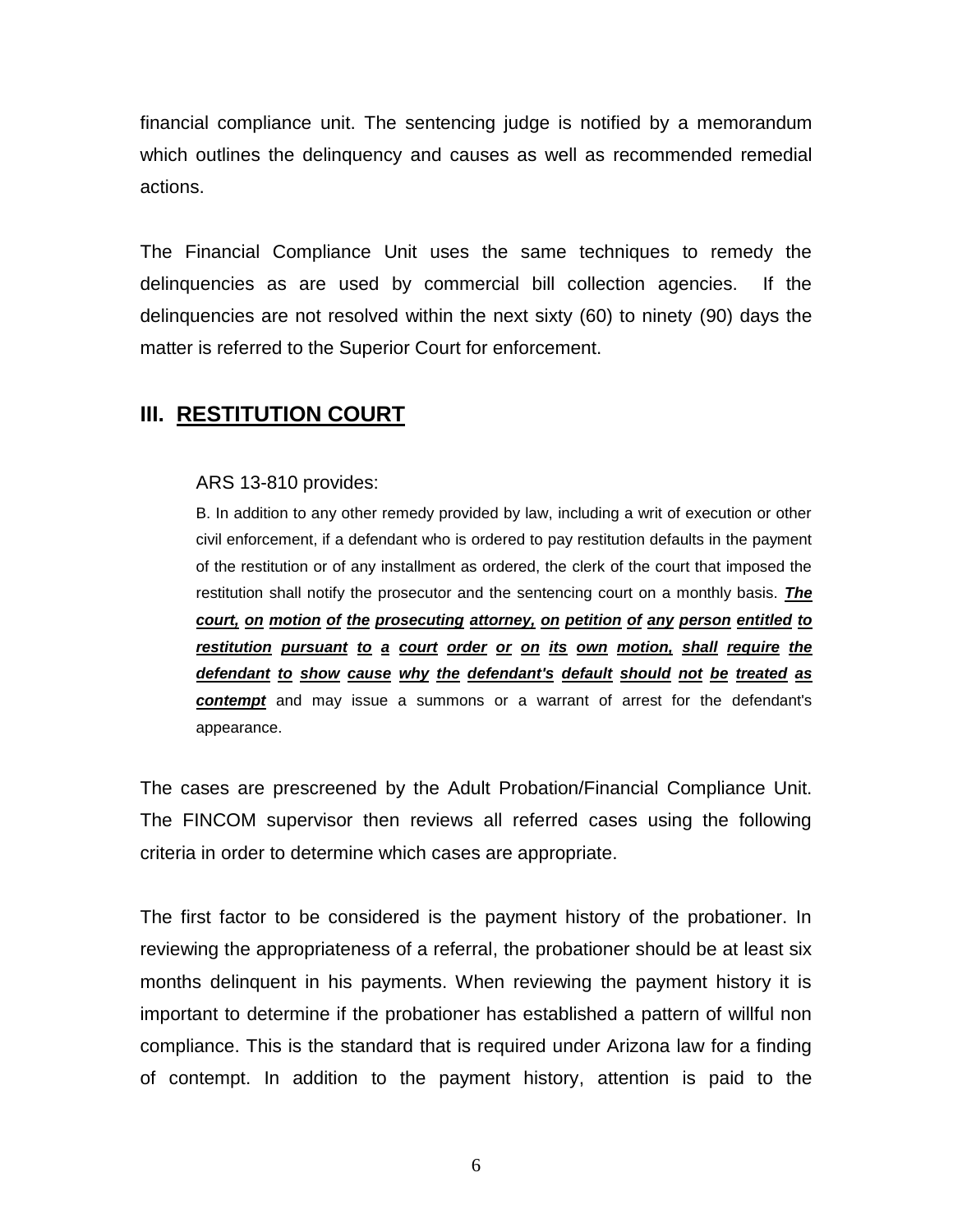defendant's attitude, cooperation and the nature of the offense for which they are on probation.

These factors can be determined by asking such questions as:

- Is the probationer willing to make life style changes?
- Is the probationer cooperating in providing the needed financial documentation?
- Does the probationer understand and realize the need for compliance with the Court's financial orders?

Another factor which is given high priority is who is the victim? Private victims, especially those that have "opted in" are given top priority. In Arizona, when victims have "opted in" they are legally required to receive notice of specific events and actions that have occurred or could occur in the case. They have the guaranteed right to be heard by the Court prior to the Court issuing rulings.

Once a case is found to be appropriate for Restitution Court, it is placed on the pending list for assignment to one of the two Court divisions that conduct the hearings. In order to prioritize the cases on the pending list a scoring sheet has been developed. For this sheet the following factors are scored and given a numerical value:

- Type and number of victims
- Number of months delinquent
- Amount of restitution owed
- Amount delinquent
- Cooperation with FINCOM
- Class of felony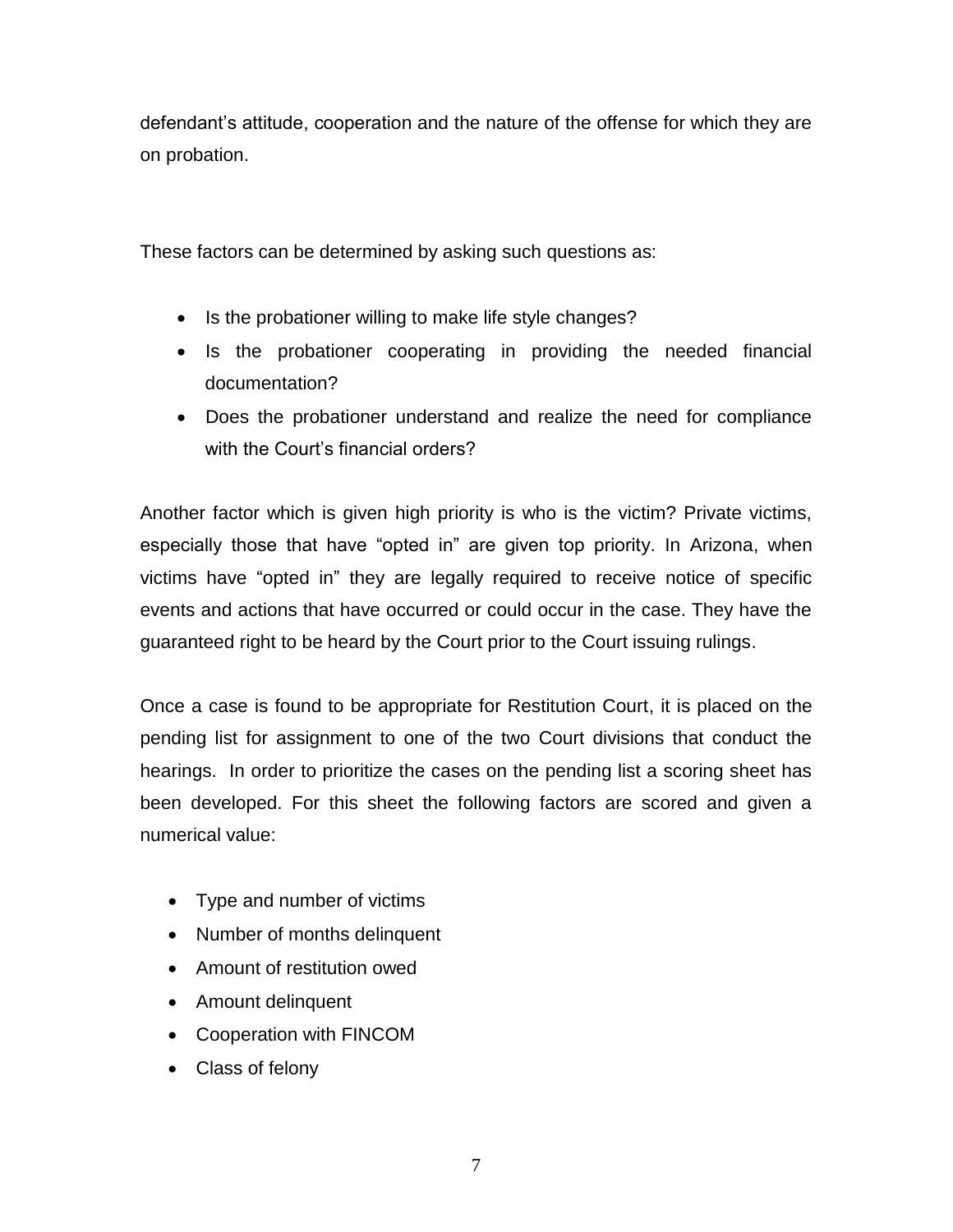After screening by FINCOM, the Court receives a list of delinquent criminal defendants. The Court has the assigned courtroom Clerk of the Court prepare an Order to Show Cause minute entry. These are transmitted to the assigned Probation Officers through FINCOM. The assigned PO gives the Order to Show Cause to the defendant and directs, in writing, the defendant to appear in court.

The Probation Department prepares a case summary showing the amount of delinquency, the payment history and related issues. Again, this hearing is a Civil Contempt Hearing and not a Probation Revocation Hearing. In light of the screening process, how the probationer is doing generally on probation is not the issue.

#### ARS 13-810 provides:

**C.** At any hearing on the order to show cause the court, the prosecuting attorney or a person entitled to restitution may examine the defendant under oath concerning the defendant's financial condition, employment and assets or on any other matter relating to the defendant's ability to pay restitution.

**D.** If the court finds that the *defendant has willfully failed to pay* a fine, a fee, restitution or incarceration costs or *finds that the defendant has intentionally refused to make a good faith effort to obtain the monies required for the payment*, the court shall find that the default constitutes contempt …

1. Order the defendant incarcerated in the county jail until the fine, fee, restitution or incarceration costs, or a specified part of the fine, fee, restitution or incarceration costs, is paid.

The hearing consists of two issues: A.) Are the records of the Clerk of Court/Adult Probation Department correct? If there are any issues of payments made and not credited properly, the matter is continued to next date and client is directed to meet with the Financial Compliance team to resolve the issues. Errors in the records to date have not been an issue. Most issues are resolved

8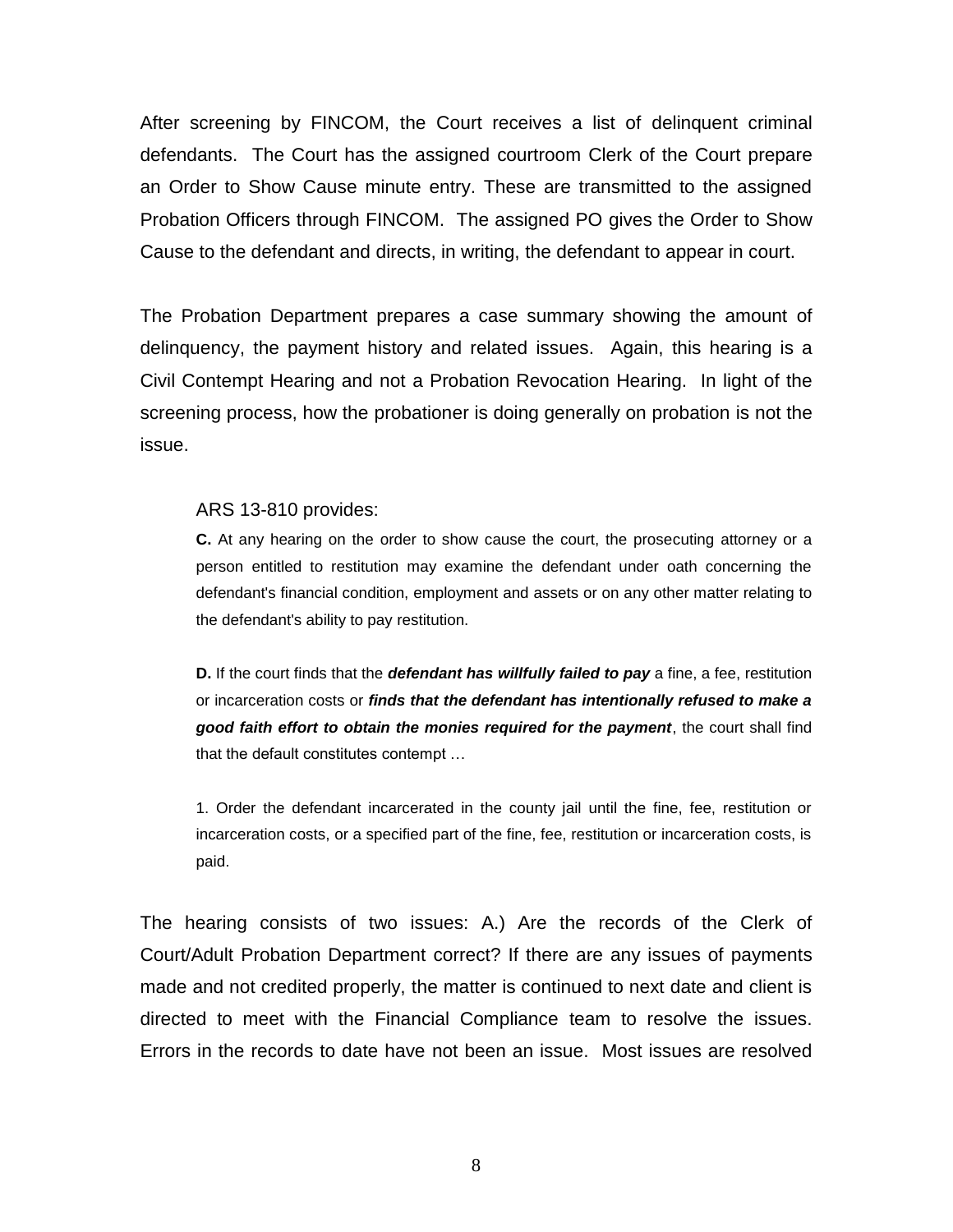quickly and generally reflect payments made at the Clerk of the Court's office on the way up to court.

**Illustration case:** Defendant had receipts claiming payments totaling approximately \$9,000.00. When reviewed and the defendant was confronted she admitted the receipts were forgeries.

B.) Is their willingness to pay and/or ability to pay or whether the defendant has made a good faith effort to obtain the money? Here, the court conducts an examination. Defendants are required to bring in records including W-2, tax returns, and/or wage information. The questions center around employment and which bills and/or personal obligation the defendant pays.

The general format is:

- 1. Do you rent or own residence is payments current?
- 2. Do you own an automobile own? Lien? Is payment current?
- 3. Do you have cable or satellite? NFL, MLB or Hockey Package?
- 4. What are your utilities Are they current?
- 5. How many cell phones? (Virtually everyone has at least one.)

If the defendant is paying the above bills, the ability to pay is apparent and established. It is then the burden of the defendant to prove inability to pay. The question then is: Why has defendant not paid restitution? Usual response, Restitution is not a priority. If the issue is unemployment or underemployment, the Court orders the Probation Department provide the documentation of job search efforts.

If the court finds defendant willfully refused to pay or failed to make a good faith effort to obtain money to pay restitution as ordered, the court orders defendant incarcerated pursuant to ARS 13-810 D (1) and sets a purge amount at the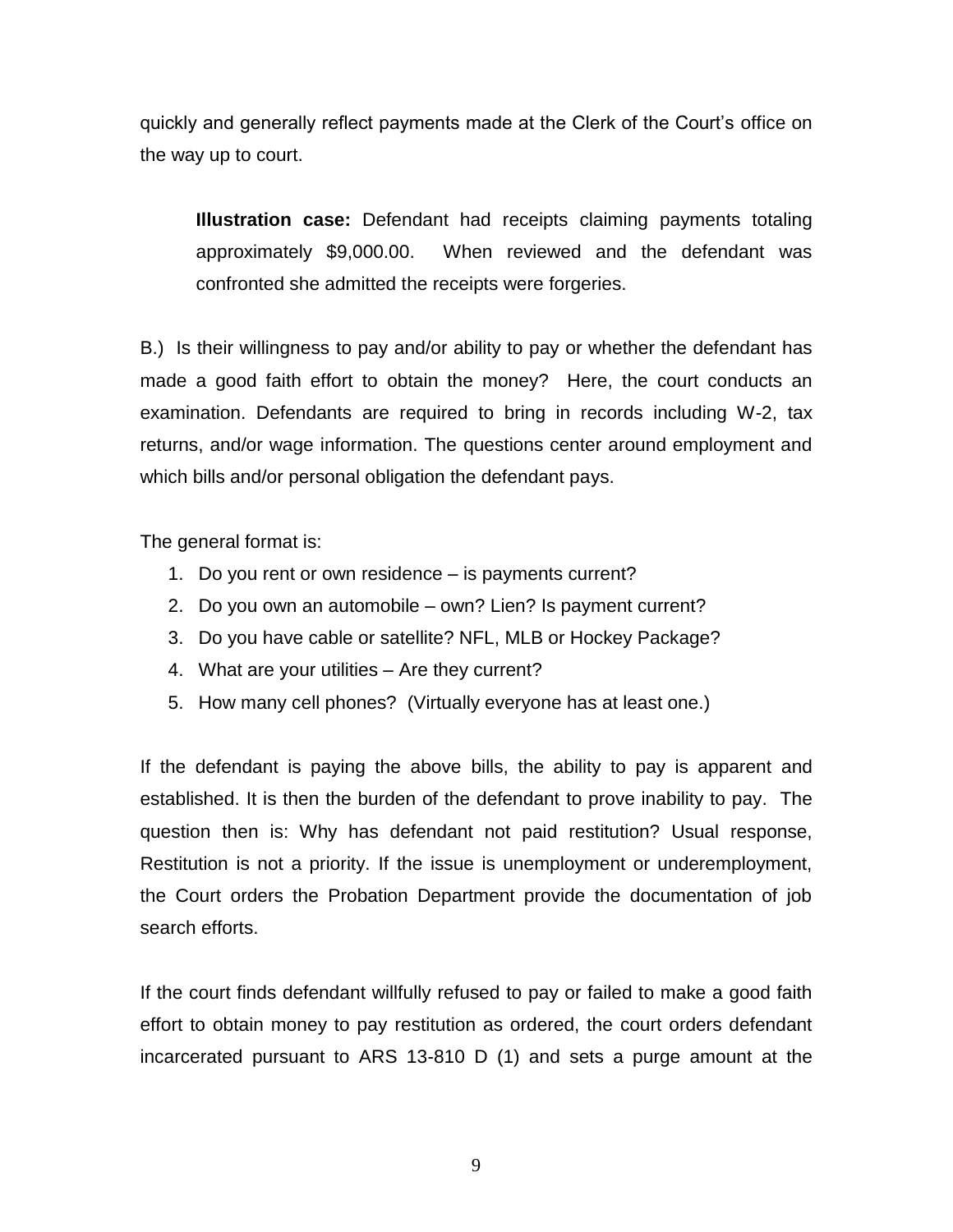amount of the delinquencies. Remember, the key to civil contempt is the defendant has keys to jail cell – he or she just needs to pay the purge.

**Illustration case continued:** The defendant's delinquency was approximately \$10,900.00. The purge amount was set, and the defendant was taken into custody. The purge was paid within 24 hours.

After any tour in Family Court, experience with delinquent child support payments tells a judge to attempt to collect all of the delinquencies and set a review hearing in about 7 days. Too often you set a purge and the defendant has sufficient cash in his pocket to pay. If a defendant actually brings cash to pay any purge, the courtroom deputy sheriff is more than willing to walk the defendant to the first floor and have him make a payment and bring a receipt back.

If the court has a question about the ability to pay, the court continues the hearing and directs the Adult Probation Department to do a financial assessment looking at a standard of living and ability to reduce it and/or any job search issues.

**Illustration case:** The defendant moved into a smaller apartment, sold her car and took the bus to work and cancelled cable TV and was actively looking for a second job. The victim was so impressed that defendant reduced her lifestyle the victim agreed to reduce the monthly payment from \$1,000.00 per month to \$500.00 per month.

Many probationers express a desire to enter into an agreement to bring their accounts up to date especially after watching a contempt hearing for another defendant. If the court finds that the defendant is willing to enter into an agreement to pay current orders and additional amounts towards the delinquencies, the court will accept the agreement on the record, enter it into the clerk's minutes and continue the matter. The court will continue matter for a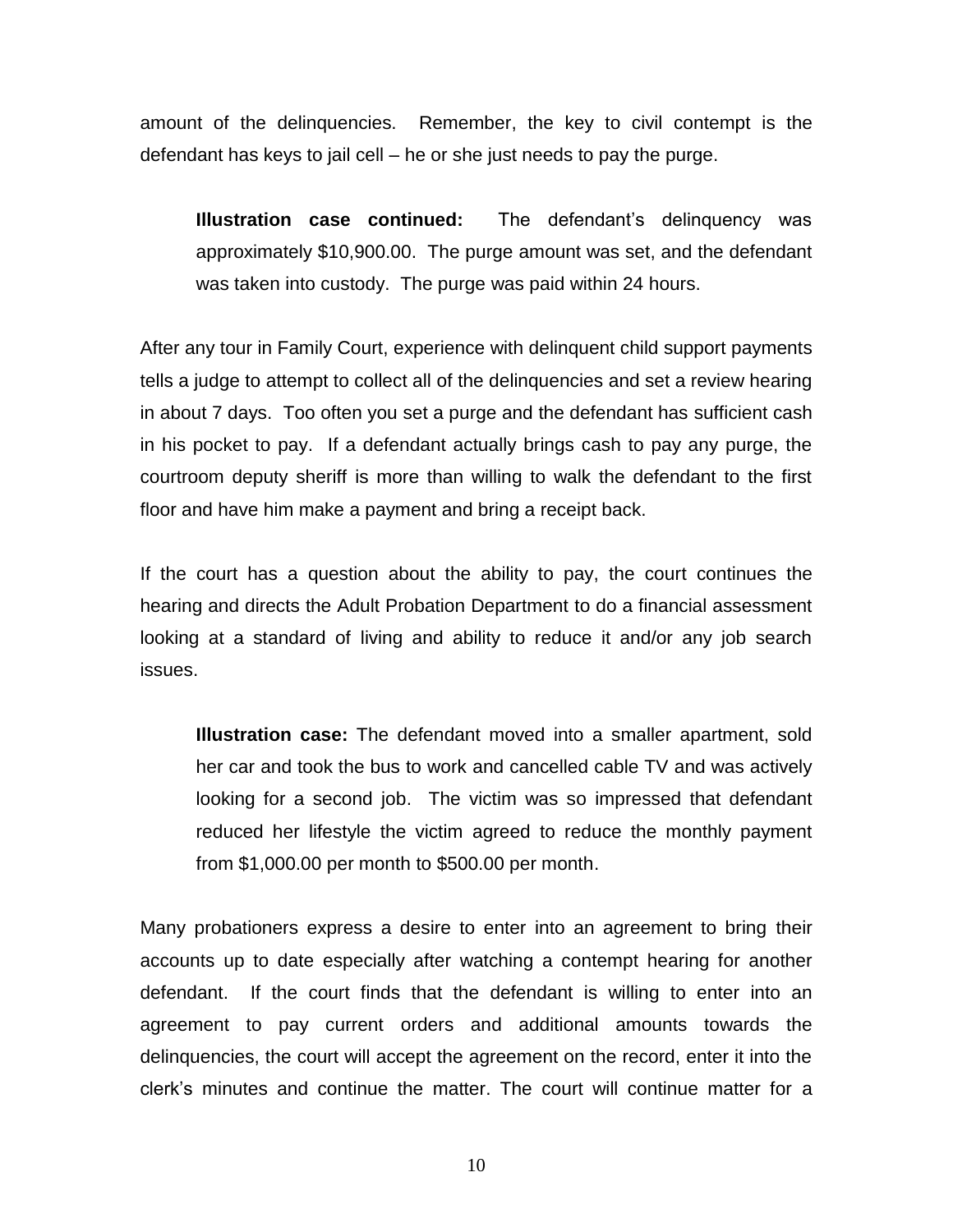review hearing in one to four months to assure compliance with the agreement. If there is compliance with the agreement the defendant graduates from Restitution Court and is returned to his probation officer. The Court generally congratulates the defendant but gently reminds them if they get behind by 3 months they will be right back in court. The vast majority of matters are resolved through a voluntary agreement to bring their accounts into compliance. In the late winter and spring, voluntary tax intercepts are good tools to resolve delinquencies and generally tax intercepts are part of the voluntary agreements.

When working through the calendar, the court generally first calls those matters where the defendants have paid all of their delinquencies, and those matters where the defendant is in full compliance with a voluntary agreement. After congratulating them on compliance, they are discharged from court monitoring. This shows the entire group the *reward for compliance*.

Next, the court conducts the hearings where it is pretty clear the defendant has willfully refused to pay or failed to make a good faith effort to obtain the money to pay. If the defendant is in contempt, he is taken into custody immediately and a purge set. This demonstrates the *consequences for willful failures to pay*.

Once the perimeters are set, most of the following cases result in voluntary agreements where the defendant immediately suggest a solution, i.e., "Will \$1,000.00 keep me out of jail for 1 month?" or "I can pay \$500.00 today." and "I would like one of these agreements." The Court has found it interesting that the major consequence to the defendant is inconvenience. The defendants complain: "I have to go to court once a month which means I have to explain to my boss at my job once a month why I am gone **again**!"

Most defendants found in contempt were released within 72 hours. To date only a few people found in contempt remained in custody more than 72 hours. For those who remain in custody, the Court holds a review hearing some 7- 30 days

11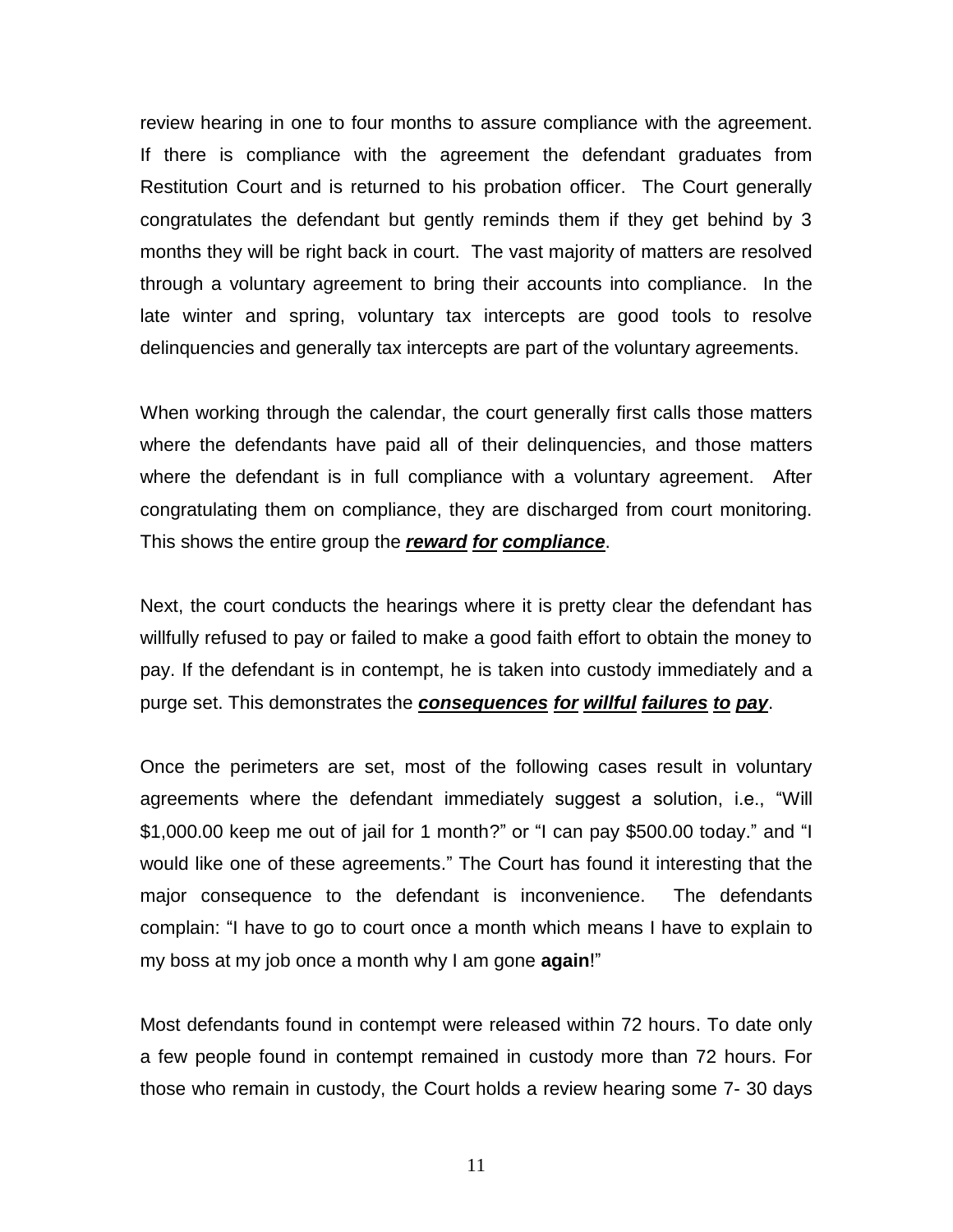later. Generally, at those hearings, the defendant is released with a promise to pay under a voluntary agreement. Additionally, those defendants who are remanded to custody or remain in custody are given work release privileges, and the Court is often amazed at how quickly employment is obtained, and the number of hour's defendants work while on work release. Generally work release is 12 hours per day 6 days a week, if the defendant has work available 6 days a week.

The costs to date are minimal. The judges volunteers 2 hours of calendar time. The Adult Probation Department sends the supervisor from FINCOM and usually 2 staff members. Obviously, this would be done on a usual work day so it is no cost to Adult Probation. Summaries provided to the court are just part of the usual records maintained by Financial Compliance.

The Superior Court is using *current legislation* to enforce court order obligations. The procedures used are streamlined since the court is using **civil contempt** and not Probation Revocation proceedings. There is no obligation to provide court appointed counsel to defendants, and since the proceedings are initiated upon court's own motion, a prosecutor is not required. As one can see, 15 – 18 hearings can be done in 1  $\frac{1}{2}$  hours. Rarely does the calendar last 2 hours.

The only obstacle faced by Maricopa County was institutional inertia – "not the way we do things." Maricopa County Adult Probation Department had a good track record in collecting court ordered costs. There was an institutional reluctance to commence probation revocation proceedings based solely on financial issues, such as:

- Such proceedings are time consuming.
- Lawyers are mandated and expensive.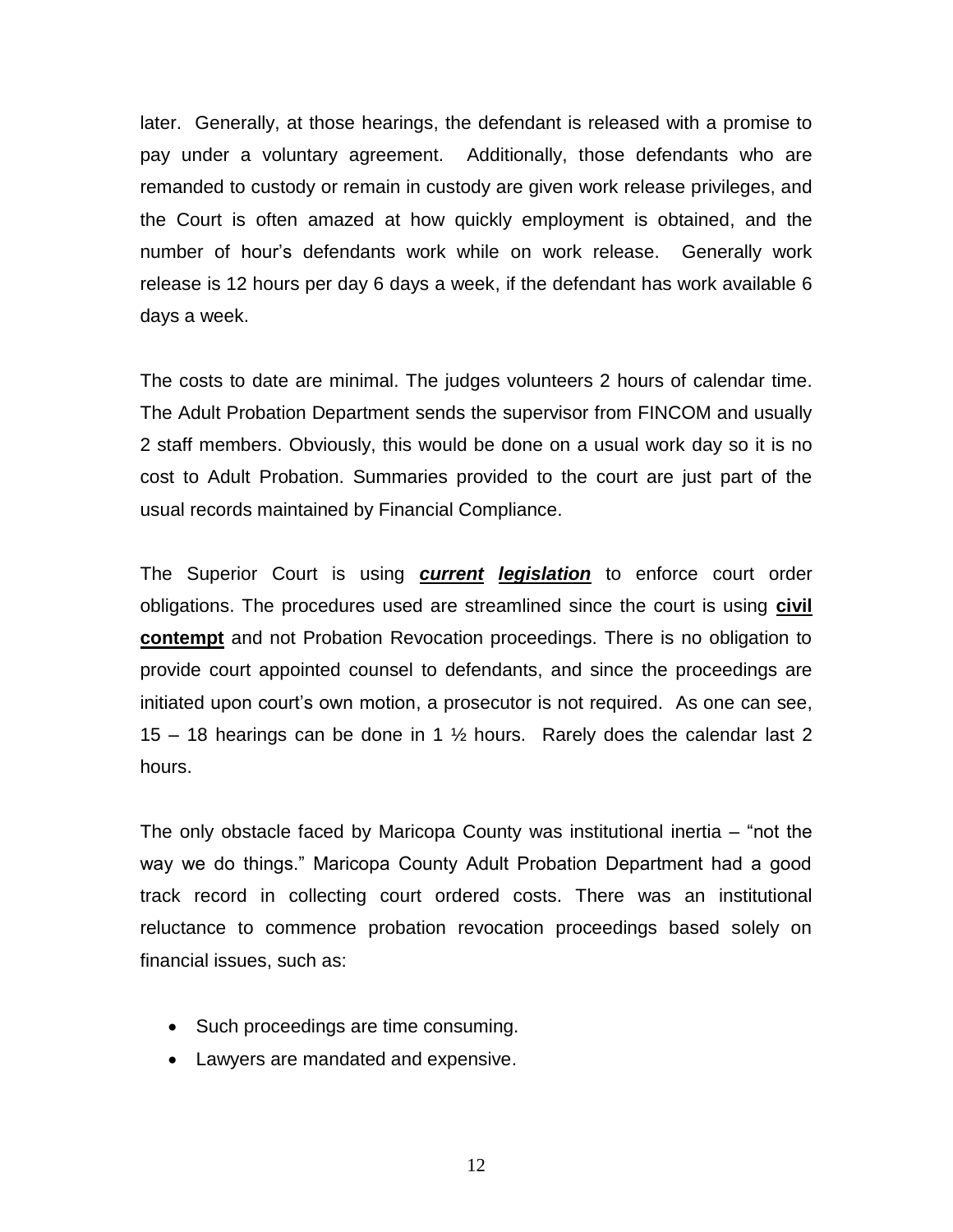- If defendant is incarcerated pending hearing revocations proceeding, there are additional costs.
- Judges are reluctant to take on additional work on their calendar especially since there is a dedicated Probation Revocation Center in Maricopa County Superior Court which processes probation violation matters.
- Individual probation officers do not view themselves as collection agents and typically, are slow to deal with delinquencies and sending memorandums to the judges after substantial delinquencies accumulate.

Obstacles were overcome when one judge volunteered to do a dedicated calendar one day per month. After the Program was operating a second judge volunteered a second day. Training by Adult Probation to the officers concerning collection and Restitution Enforcement Court has been done. More importantly, the Superior Court received cooperation from Adult Probation, and especially FINCOM.

## **IV. PROGRAM IMPACT**

In 36 months, the Program has collected approximately \$500,000.00 in delinquent restitution payments. Generally there are 5 to 6 new cases each month.

Cases where defendants have paid substantial payments to avoid contempt findings include payments of \$10,000.00, \$9,500.00, \$5,600.00, \$3,500.00 and a number of payments between \$1,000.00 and \$2,500.00. A number of times defendants paid off entire restitution balance just to avoid returning to Arizona and/or Phoenix. Recently one person paid \$5,600.00 to avoid returning to Phoenix and another paid \$3,600.00 despite the fact the purge was \$900.00 because he did not want to ever come back to Restitution Enforcement Court.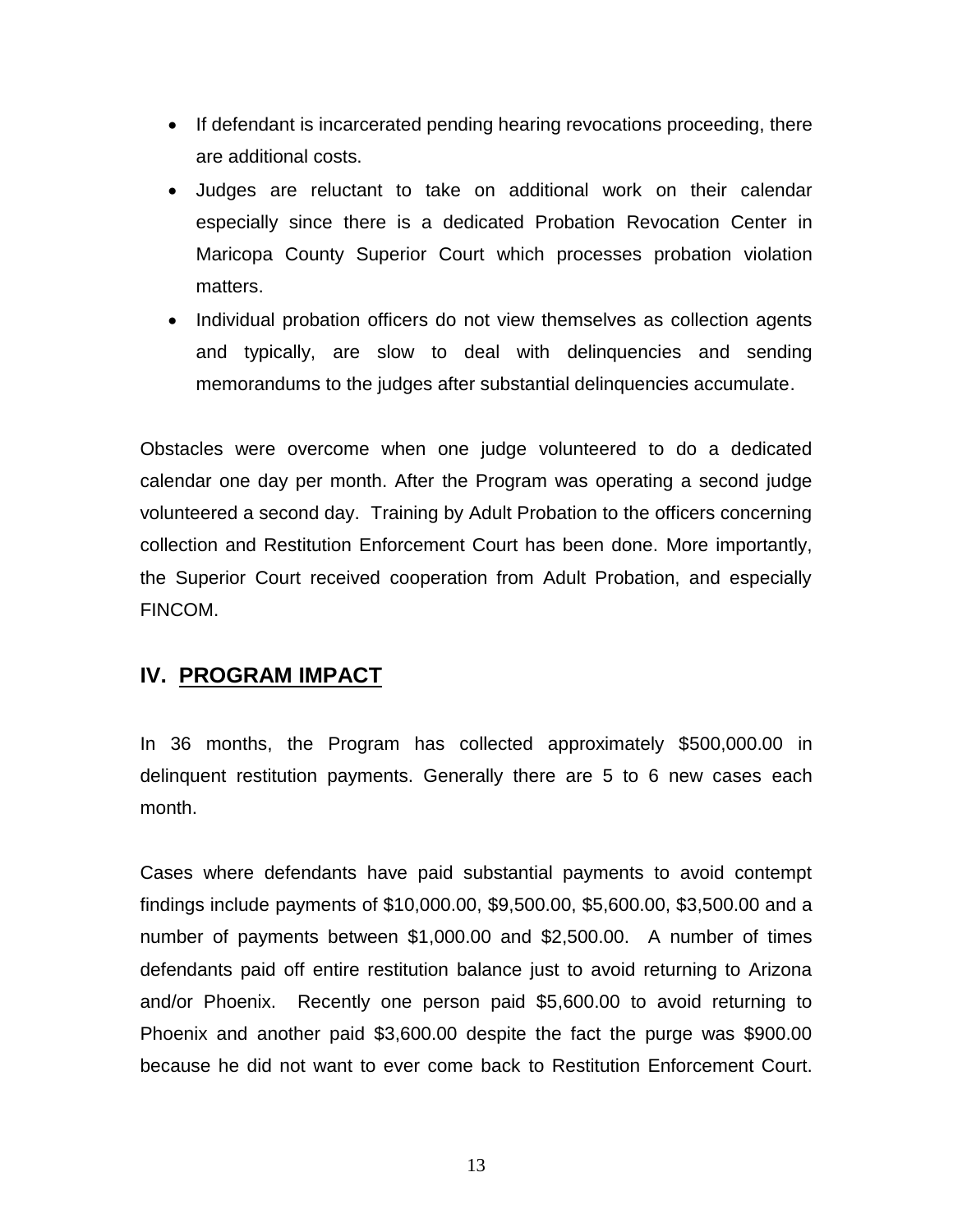The criminal defendants have expressed a desire never to return because it is inconvenient and the court has a strict no tolerance policy.

The victims who have "opted in" appreciate that someone was actually enforcing restitution. In one case the victim agreed to a reduction in restitution payments. Others are thrilled that someone is finally holding the defendants accountable after years of non payment. The two judges continue to volunteer because the program benefits the victims and it holds defendants accountable.

## **V. COUNTY COLLECTIONS**

In addition to this effort, Maricopa County has a dedicated County Collections Unit under the Department of Finance. This Unit aggressively enforces the Criminal Restitution Orders. Upon release from probation or community supervision/parole a Criminal Restitution Order is created, pursuant to A.R.S. 13- 805, which provides:

- A. The trial court shall retain jurisdiction of the case for purposes of modifying the manner in which court-ordered payments are made until paid in full or until the defendant's sentence expires. At the time the defendant completes the defendant's period of probation or the defendant's sentence or the defendant absconds from probation or the defendant's sentence, the court shall enter both:
	- *1. A criminal restitution order in favor of the state for the unpaid balance, if any, of any fines, costs, incarceration costs, fees, surcharges or assessments imposed.*
	- *2. A criminal restitution order in favor of each person entitled to restitution for the unpaid balance of any restitution ordered.*

The Criminal Restitution Order is treated as a civil judgment with the exception that it does not expire and is not part of civil court. These Orders are enforced as liens and are filed with the County Recorder's Office as well as the State and the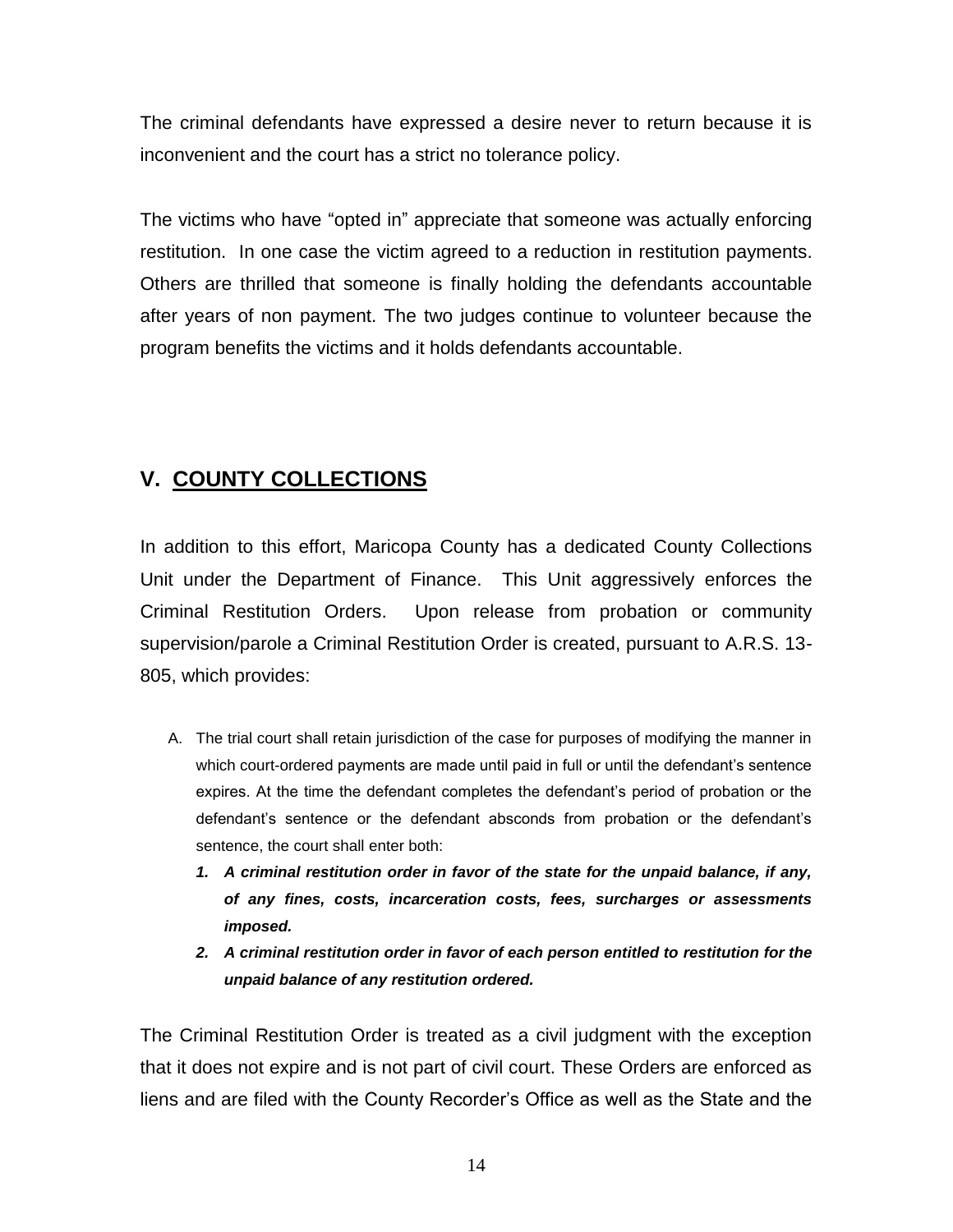Department of Motor Vehicles. These liens prevent the transfer of ownership property (real or personal) out of the defendant's name until the Criminal Restitution Order is paid in full. Collections are also referred to private collection agencies to collect the debt and to initiate wage and non wage garnishments. Additionally, delinquent accounts are submitted to the Arizona Department of Revenue for the chance to intercept any Arizona state tax refunds or lottery winnings.

## **V. LESSONS LEARNED & WHERE DO WE GO FROM HERE**

The success of this program resulted in changes in legislation in 2010 and 2012. Effective October 2011, Criminal Restitution Orders are filed on absconders and beginning in April 2013, the Criminal Restitution Order process for victim restitution will move from the back end of the process to the front end.

At the time the judge determines restitution the judge may sign a Criminal Restitution Order. A Criminal Restitution Order is treated as a civil judgment with exception it does not expire. The victim is entitled to the legal interest from the date the Order is signed. Just as with the current Criminal Restitution Order, the new Order may be filed with the Secretary of State and Motor Vehicle Department, creating liens on personal property and vehicles. They may be recorded with the county Recorder's Office as liens on real estate.

If someone wishes to start a similar program the following advice is offered:

- 1. Review all current statutes and see if a similar statute exists. If it exists why is it not being used?
- 2. What financial compliance programs exist within the community supervision (probation and/or parole) and can the court find a way to coordinate a program to develop a similar program?